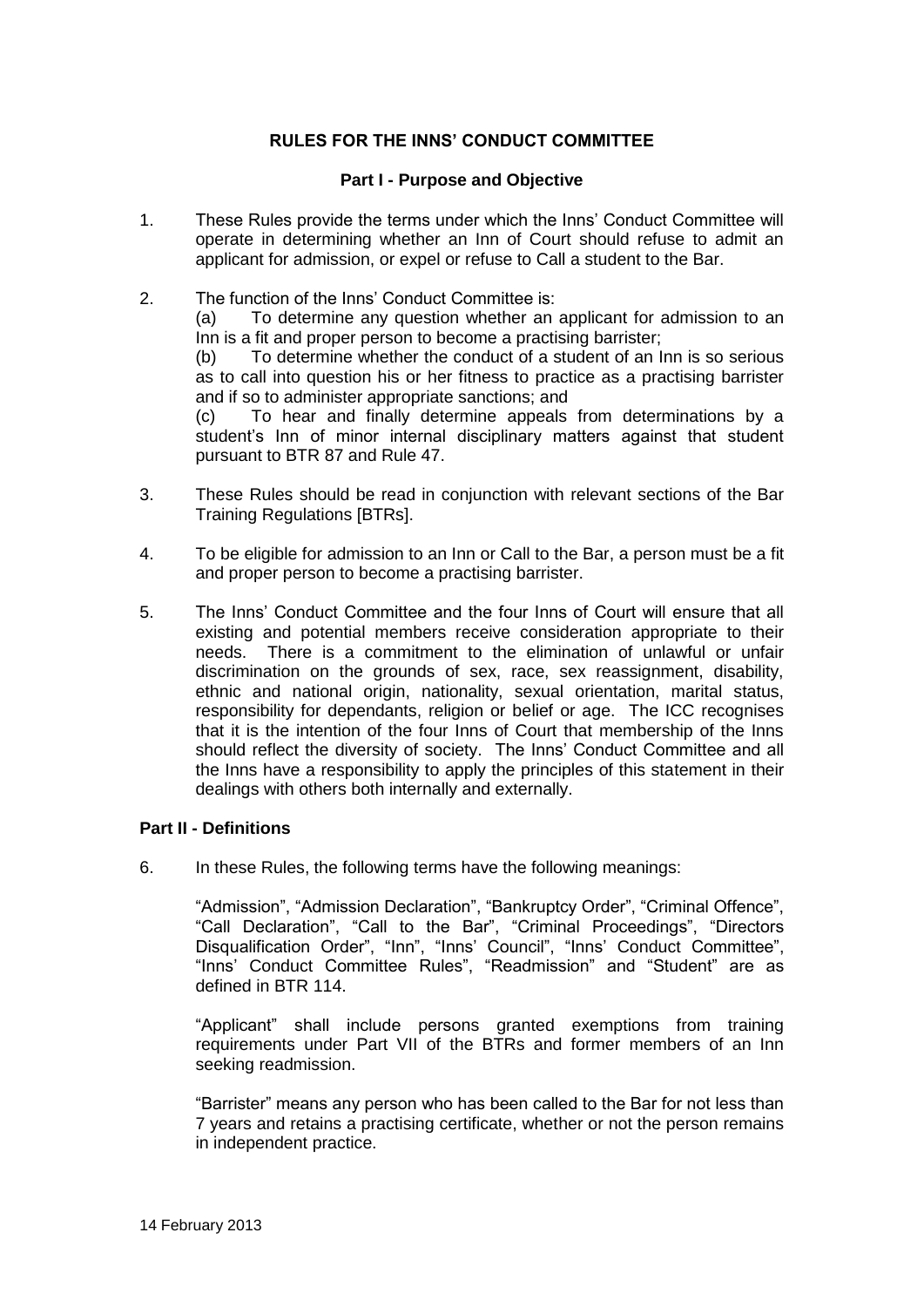"Fit and proper person to become a practising barrister" is as defined in BTR 6.

"Judge" means any person who is or has been a salaried judicial officer and remains authorised to perform judicial functions as a salaried or fee-paid judge.

"Serious Matter" is as defined in BTR 86.

"Tasked Under/Sub Treasurer" is the Under/Sub Treasurer not providing support to the Inns' Council; the Disciplinary Tribunals system or the Inns' Students and Continuing Education Committee.

The "Tribunals Appointment Body" is an Inns' Council appointed body which (i) vets the applications of those people who wish to be members of the panel of persons sitting and deciding on issues of misconduct, inadequate professional service and fitness to practise brought by the Bar Standards Board against barristers and (ii) certifies that those they select to the panels are fit and properly qualified to conduct the business for which they have been selected.

#### **Part III - Membership and Procedures of the Inns' Conduct Committee**

#### **Membership of the Inns' Conduct Committee**

- 7. The Inns' Conduct Committee shall have the following members:
	- (a) a Chair, appointed under Rule 9 below;
	- (b) 20 barristers/judges (each Inn nominating 5 barristers/judges for appointment by the Inns' Council); and
	- (c) 10 lay representatives, appointed by the Tribunals Appointments Body.

No person shall be appointed to the Inns' Conduct Committee if they are a member of the Bar Council or of any of its committees or a member of the Bar Standards Board or of any of its committees

- 8. Each member of the Inns' Conduct Committee (other than the Chair and Vice-Chair) shall serve for a term of 4 years, from 1 September in the year in which they take up office and shall thereafter be eligible for renomination for a further period of four years.
- 9. The President of COIC shall select and appoint a Chair from the members. The Chair shall serve for 4 years from the date on which s/he takes office as Chair and shall thereafter be eligible for re-nomination for a further term.
- 10. The Inns' Conduct Committee shall appoint a Vice-Chair from amongst their number. The person appointed shall serve as Vice-Chair for 2 years from the date on which s/he takes office as Vice-Chair and shall thereafter be eligible for re-nomination for a further term as Vice-Chair (for a further 2 years) or as member (for a further 4 years).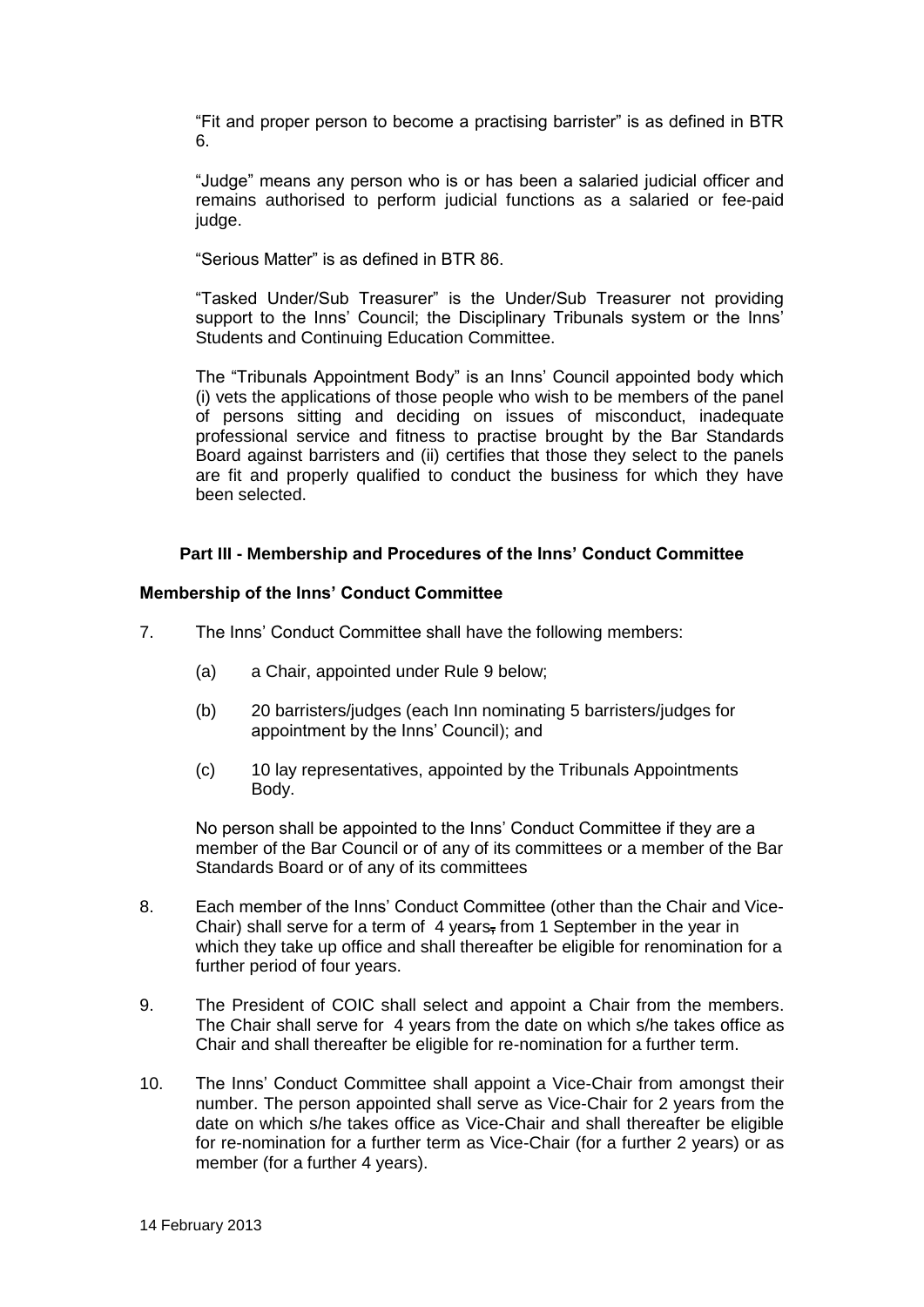- 11. A vacancy in the membership (other than that of the Chair), however occurring, shall be filled by the body which nominated the member whose departure has caused the vacancy. A person appointed to fill such vacancy shall serve for the remainder of the term of office of the member who is being replaced and thereafter will be eligible for re-nomination for a period of four years.
- 12. The tasked Under/Sub Treasurer shall make arrangements for Secretariat support to be provided to the Inns' Conduct Committee and any panels it may appoint.

# **Operation of the Inns' Conduct Committee**

- 13. The Inns' Conduct Committee may meet as a full committee to consider matters of general policy or process, but will ordinarily conduct its business by sitting in panels. A meeting of the Inns' Conduct Committee will generally include:
	- (a) the Chair; and

(b) at least five members, including at least one lay representative and with a minimum of one member from each Inn.

14. The Inns' Conduct Committee will:

(a) follow any guidance issued by the Bar Standards Board under BTR 109 (a); and

(b) respond to any request from the Bar Standards Board for information under BTR 109 (b).

15. The Inns' Conduct Committee will report in writing annually to the Inns' Council on its performance.

## **Screening Panel Proceedings**

- 16. The handling by the Inns' Conduct Committee of any case involving an applicant/student referred to it by an Inn shall be determined by a Screening Panel which shall comprise the Chair or Vice Chair of the Inns Conduct Committee and one other committee member, supported by the Secretary of the ICC. The members of the Screening Panel will generally conduct their business by meeting in person but may, at the discretion of the Chair or Vice Chair (as the case may be), do so by telephone or email. The tasked Under/Sub Treasurer may also attend meetings of the Screening Panel and participate in the conduct of their business by telephone or email.
- 17. The Inns' Conduct Committee will develop pursuant to BTR 113 threshold criteria setting out which cases are sufficiently minor in nature to be determined by the Screening Panel itself without referral to a Panel and which cases must be referred to a Panel for hearing.
- 18. In referring a case to a Panel for hearing, the Screening Panel shall determine whether it should require the appointment and attendance at a hearing of a shorthand writer or whether the provision of appropriate tape recording facilities will suffice.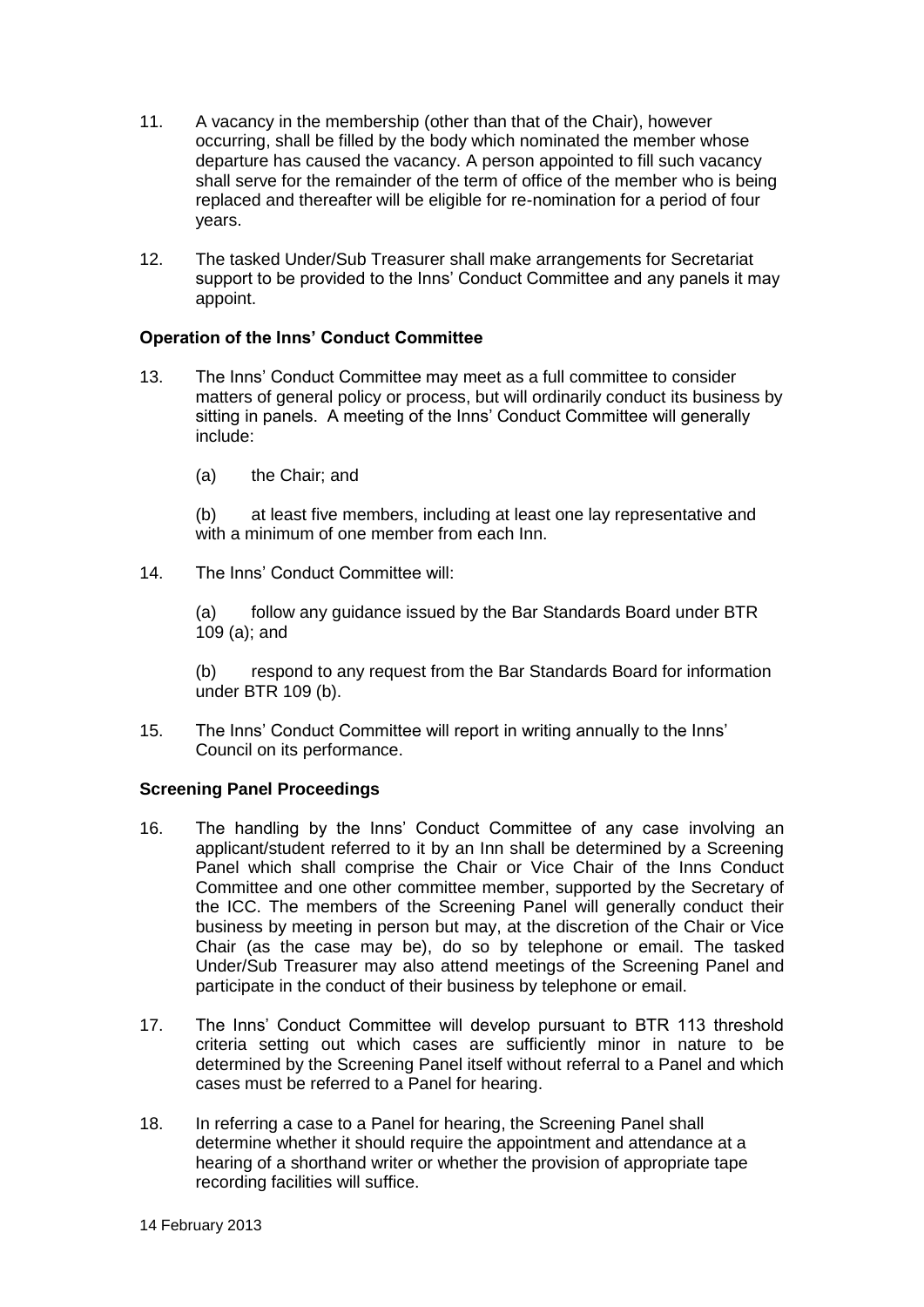### **Appointment of a Panel to Hear a Case**

- 19. Any case involving an applicant/student referred by the Screening Panel for hearing shall be heard and determined by a Panel appointed by the Chair of the Inns' Conduct Committee and drawn from that Committee's membership.
- 20. The Panel shall comprise three members including a lay representative and the Chair of the Inns' Conduct Committee will appoint a Panel Chair from their number.
- 21 The Chair of the Inns' Conduct Committee shall receive and rule on any;
	- a. written requests for a hearing to be adjourned made under Rule 22 (b); and/or
	- b. written objections to the membership of a Panel made under Rule 22 (e).

The reasons for any ruling under this provision shall be recorded in writing and provided to the applicant/student and the referring Inn.

#### **Notification of arrangements for a Hearing**

22. As soon as practicable after a referral to a Panel for hearing, the Secretary to the Inns' Conduct Committee shall write by registered post or recorded delivery to the applicant/student at the last known address notified to the Inn to give notification that the matter is to be heard and determined by a Panel appointed by and drawn from the membership of the Inns' Conduct Committee. The letter of notification shall:

(a) Identify the date, time and venue of the Panel Hearing (which shall be convened as soon as practicable);

(b) Inform the applicant/student of his or her right to submit a written request (with reasons) for the hearing to be adjourned. Such request shall be given within seven days of receipt of the notification letter or the applicant/student will be deemed to have waived the right to ask for an adjournment;

(c) Contain details of the referral, setting out the grounds by reason of which the referring Inn considers that the applicant's/student's fitness to practise as a barrister is called into question;

(d) Inform the applicant/student whether the referring Inn will be represented;

(e) Inform the applicant/student of the membership of the Panel and of the applicant/student's right to give written notice (with reasons) objecting to one or more of the proposed members of the Panel. Such notice shall be given within seven days of receipt of the notification letter or the applicant/student will be deemed to have waived the right to object;

(f) Inform the applicant/student that s/he will within the period specified in the notification letter be supplied with copies of the documents that are to be provided to the Panel;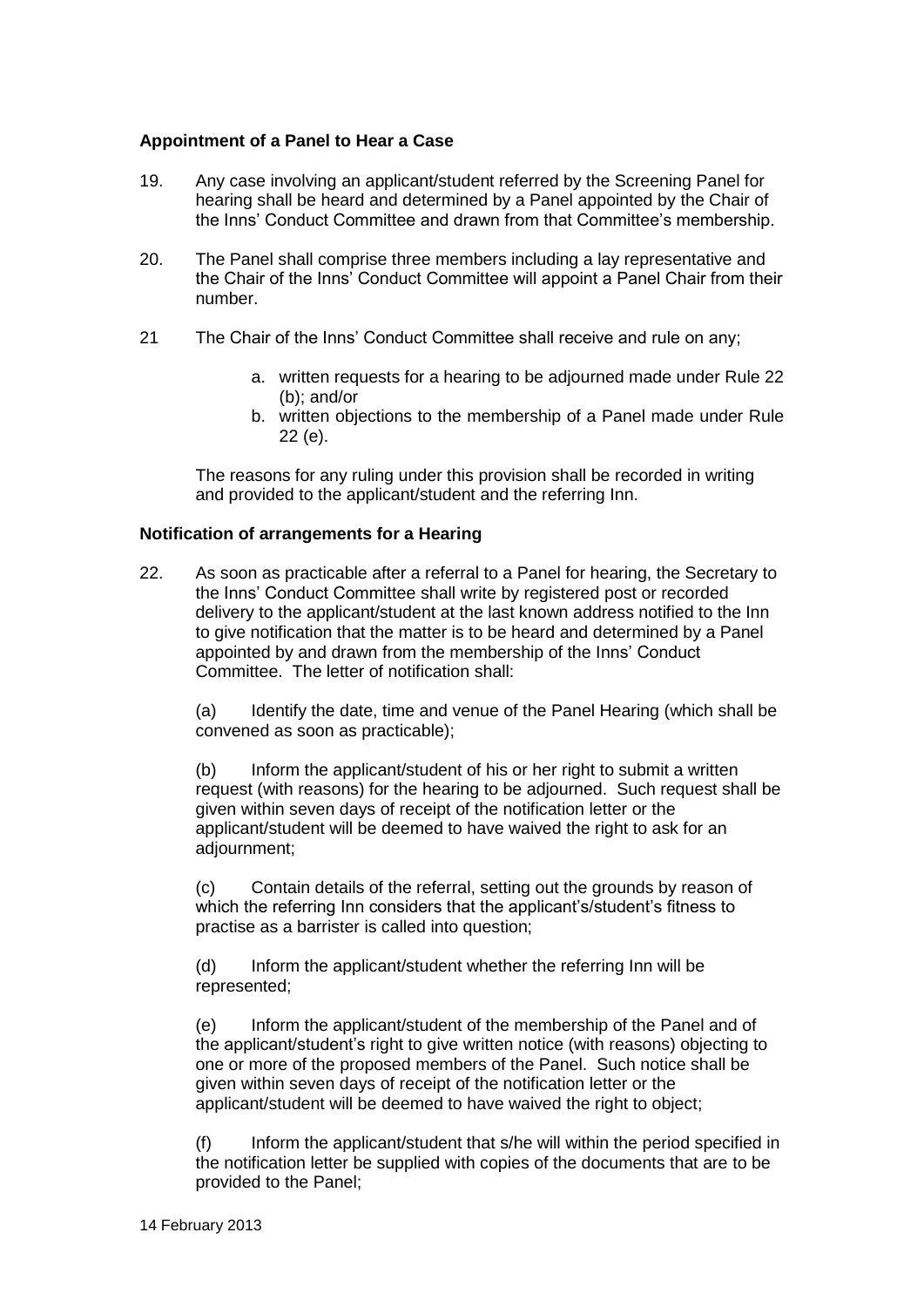(g) Inform the applicant/student that s/he may within such reasonable time as may be specified deliver a written answer, explanation or other representation to the Panel in advance of the Hearing;

(h) Inform the applicant/student of his or her entitlement to attend the Hearing and right to be heard by the Panel;

(i) In the case of students only, inform the student of his or her right to appoint a representative or request the appointment of a representative;

(j) Require the applicant/student to inform the Secretary whether s/he intends to attend the Hearing and to be represented at the Hearing;

(k) Inform the applicant/student of the Panel's right to proceed with the Hearing in his or her absence; and

(l) Include a copy of these Rules and the BTRs.

#### **Conduct of the Hearing**

- 23. The Hearing before the Panel shall ordinarily be in public unless the Chair of the Panel of his or her own motion or on request from an Inn or an applicant/student directs that the hearing be in private. If the Chair so directs, the reasons for sitting in private shall be recorded in writing and provided to the referring Inn and the applicant/student.
- 24. Subject to Rule 31, proceedings at the Hearing shall be at the discretion of the Chair of the Panel, but the Panel shall act in accordance with the principles of natural justice and have regard to Schedule 2. The Panel Chair may before or at the Hearing give all directions as may reasonably be necessary for the fair and orderly disposal of the referral.
- 25. The Panel shall not be bound by any enactment or rule of law relating to the admissibility of evidence in proceedings before any court.
- 26. The Panel shall treat:

(a) a criminal conviction of the applicant/student, which has not been set aside on appeal or otherwise, as sufficient evidence of the commission of the offence in question; and (b) a finding of misconduct by a regulatory/professional/educational body exercising a regulatory, disciplinary or educational jurisdiction as sufficient evidence of the commission of the offence in question but may give such weight to that conviction or offence as it considers reasonable in all the circumstances.

- 27. Where a shorthand writer is not appointed under Rule 18 above, and no tape recording facility is provided, the Secretary to the Inns' Conduct Committee will ensure that a note is taken of the evidence given at the Hearing.
- 28. Where a student has requested representation under Rule 22 (i) above, the Inns' Conduct Committee shall require the referring Inn to provide the student with an appropriate Bar Pro Bono Unit (the "**Unit**") application form for representation, and shall offer to transmit any completed form to the Unit on the student's behalf.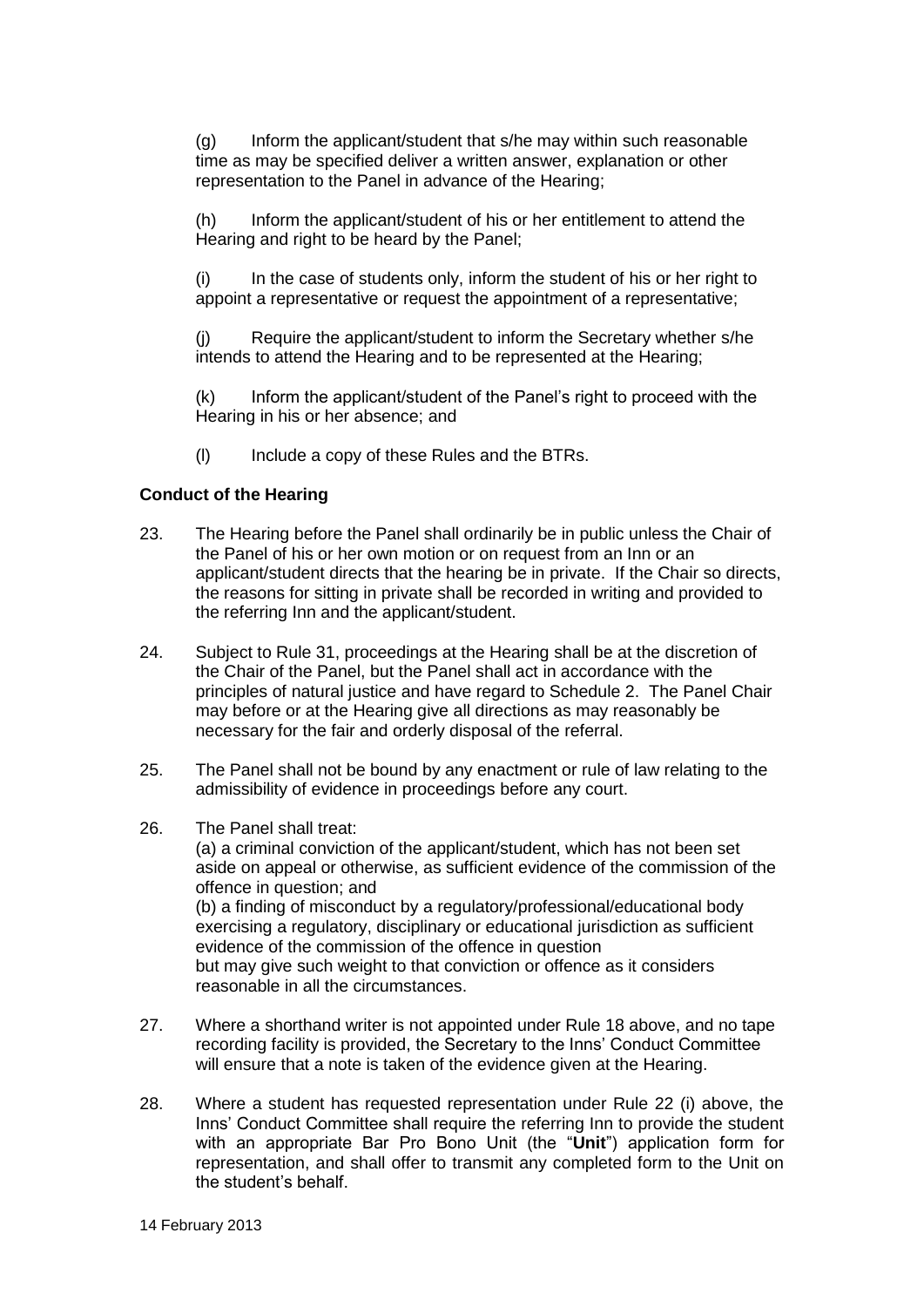- 29. Evidence may be received by the Panel by oral statement, written statement, or statutory declaration.
- 30. Members of the Panel shall have the right at each stage of the Hearing to ask questions of the referring Inn's representative, the applicant/student (or, where applicable, his or her representative).
- 31. Subject to the discretion of the Chair of the Panel, the order of proceedings shall be as follows:

(a) Statement of the reason for referral of the applicant or student and production of evidence in support of it by the referring Inn's representative; and

(b) Statement of the case of the applicant/student and production of evidence in support of it by the applicant/student or their representative (as applicable).

#### **Decision of the Panel**

- 32. Within 14 days of the conclusion of the proceedings and on behalf of the Inns' Conduct Committee, the Panel will produce a written report setting out its findings, the reasons for those findings and its decision. A failure to provide the report within 14 days shall not (of itself) affect the validity of the decision. As soon as it is available, the written report will be sent to the applicant/student, the Inn which made the referral, the other Inns and (where appropriate) the student's BVC Provider. Those written reports shall be retained in paper form only by the Secretary of the ICC. The names of those students who are expelled may be published on the Inn's website. Any request for access to a written report held by the Secretary of the ICC shall be referred to the Chair who may, having had regard to the circumstances, refuse or grant such request and, if granting any access, may impose such terms or conditions as the Chair considers appropriate.
- 33. If members of the Panel are not in agreement as to the finding(s), the decision of the Panel shall be by a simple majority.

## **Review of the decision of the Inns' Conduct Committee**

- 34. If in accordance with BTRs 16 and 90, the Inns' Conduct Committee decides that the applicant/student is not a fit and proper person to become a practising barrister or finds a Serious Matter proved, the applicant/student shall when sent the written notice of the Inns' Conduct Committee decision be informed in writing that a review of the decision under Part X of the BTRs may be requested, provided that a request is made in writing to the Bar Standards Board within one month of the date when notice of the Inns' Conduct Committee decision is given.
- 35. In accordance with BTR 100, the Inns' Conduct Committee will consider whether to comment on any further representations and evidence which the applicant/student submits to the Bar Standards Board under BTR 99(c) for review of an Inns' Conduct Committee decision.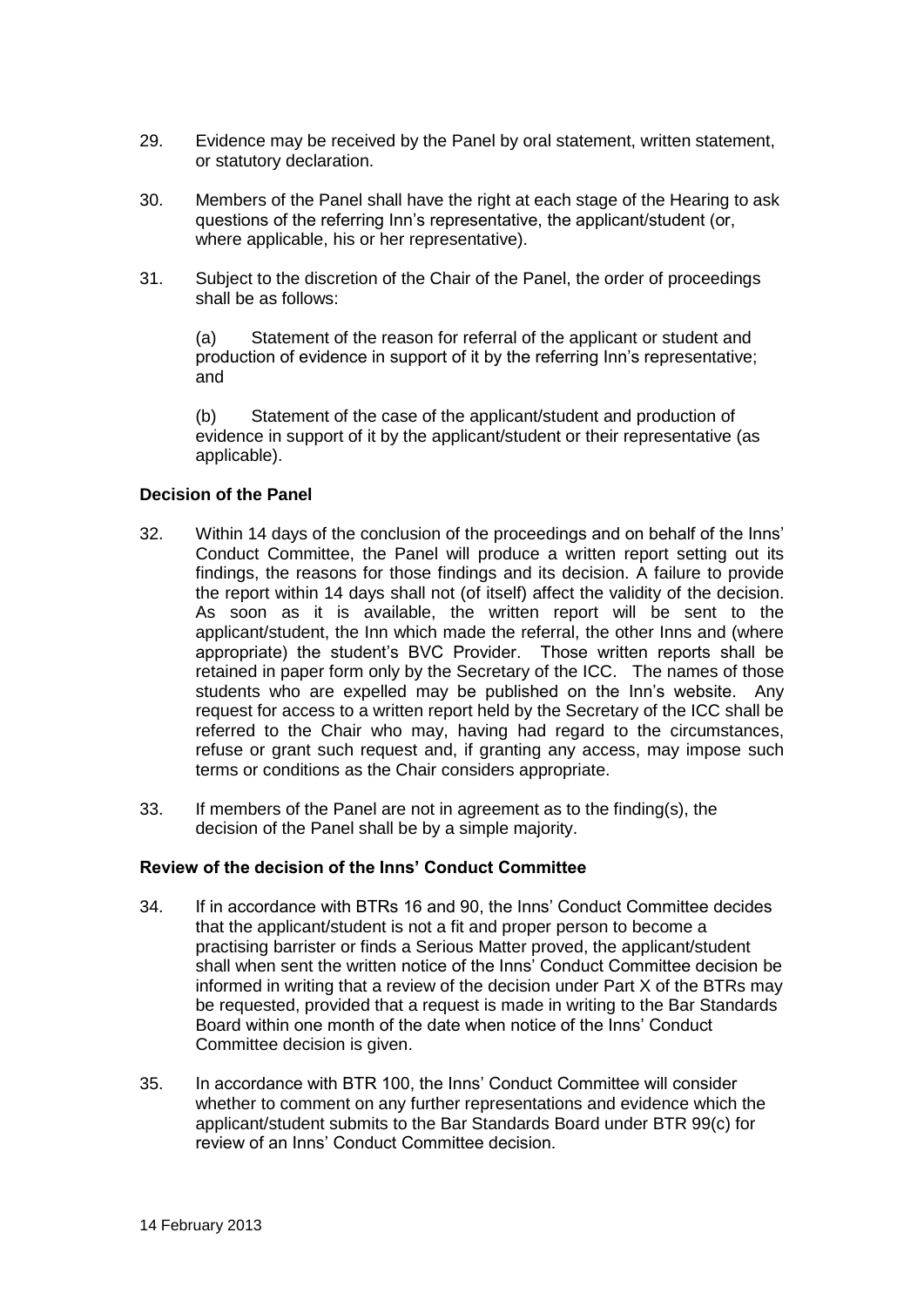## **Part IV - Admission to an Inn**

#### **Referral by an Inn to the Inns' Conduct Committee**

- 36. To ensure consistency and transparency in decision making and pursuant to BTR 13, an Inn of Court will refer to the Inns' Conduct Committee for determination the question of whether an applicant is a fit and proper person to become a practising barrister and as such eligible for admission to an Inn if:
	- (a) The applicant has been convicted of a Criminal Offence (or is the subject of pending Criminal Proceedings); or
	- (b) The applicant has been convicted of a disciplinary offence by a professional or regulatory body (or is the subject of pending proceedings for such an offence); or
	- (c) The applicant has been the subject of a Bankruptcy Order or Directors Disqualification Order or has entered into an individual voluntary arrangement with creditors; or
	- (d) The applicant has previously been refused admission to or expelled from an Inn; or
	- (e) There is any other circumstance which in the opinion of the Inn calls into question the applicant's fitness to become a practising barrister.
- 37. In referring an applicant for admission to the Inns' Conduct Committee, an Inn may appoint a representative to present the Inn's case at any hearing.
- 38. The Inns' Conduct Committee will determine whether a referred applicant is a fit and proper person to become a practising barrister, and should be admitted to an Inn of Court by reference to BTR 6.

## **Part V – Conduct of Student of an Inn**

## **Referral by an Inn to the Inns' Conduct Committee of a Serious Matter**

- 39. To ensure consistency and transparency in decision making and pursuant to BTR 88, an Inn of Court will refer any matters relating to the conduct of a student of the Inn to the Inns' Conduct Committee for determination if the Inn decides that the student's conduct constitutes a Serious Matter. If it is decided by an Inn that the student's conduct does not constitute a Serious Matter, the Inn will deal with the matter under its internal disciplinary procedures in accordance with BTR 87.
- 40. In referring a student to the Inns' Conduct Committee, an Inn may appoint a representative to present the Inn's case at any hearing.
- 41. The Inns' Conduct Committee will determine whether it finds the Serious Matter proved by reference to BTRs 84 and 86.
- 42. If the Inns' Conduct Committee finds a Serious Matter proved, it may in accordance with BTR 89: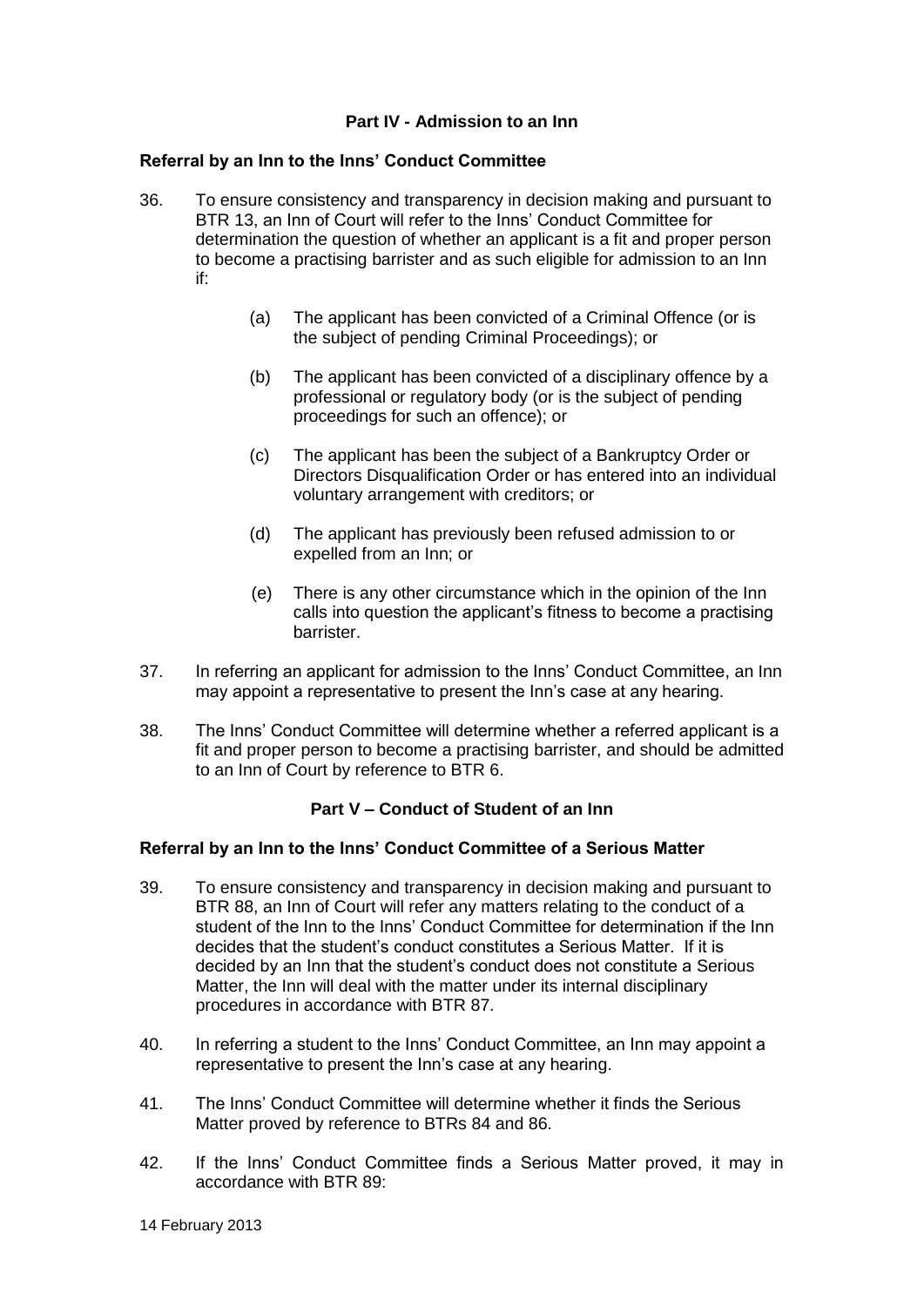- a. advise the Student as to future conduct;
- b. reprimand the Student;
- c. order that the Student's Call to the Bar be postponed for a specified period;
- d. direct that the Student be expelled from the Inn (in which case the Inn must expel the Student); or
- e. Any combination of the above.

## **Part VI – Review of an Inn decision by the Inns' Conduct Committee**

#### **Appeal Request by a student for a Review of a decision under an Inn's internal disciplinary procedures**

- 43. In accordance with BTR 87A, the Inns' Conduct Committee will consider requests from students for a review of a decision of an Inn under its internal disciplinary procedures, whether as a consequence of BTR 87 or Rule 47. Such requests must be made in writing to the Secretary to the ICC within one month of the date when the Inn gave notice of the decision.
- 44. A request from a student for a review must be accompanied by:
	- (a) a copy of the notice of the Inn decision and the reasons for it;
	- (b) copies of all documents submitted or received by the student which were before the Inn; and
	- (c) the student's reasons for dissatisfaction with the Inn's decision.
- 45. On receiving an appeal from a student, the Secretary to the ICC shall notify the Inn and invite it to comment on the student's reasons for dissatisfaction.
- 46. The Inns' Conduct Committee may allow the appeal affirming the decision of the Inn under its internal disciplinary procedures or substitute any decision which could have been made by the Inn.

#### **Part VII – Delegation to an Inn**

#### **Delegation of categories of minor cases to the Inns for determination**

- 47. In accordance with BTR 113, the Inns' Conduct Committee may, on the basis of experience, issue a Practice Direction identifying certain categories of minor admission/student misconduct cases covered by BTRs 13, 14 and 88 which may be automatically retained by the Inns for determination.
- 48. Committee members should have regard to the Practice Direction (Schedule1) This Practice Direction will be updated on a regular basis by the ICC Committee members at their bi-annual Committee meetings to provide consistency of sanctions and fairness of disposal.